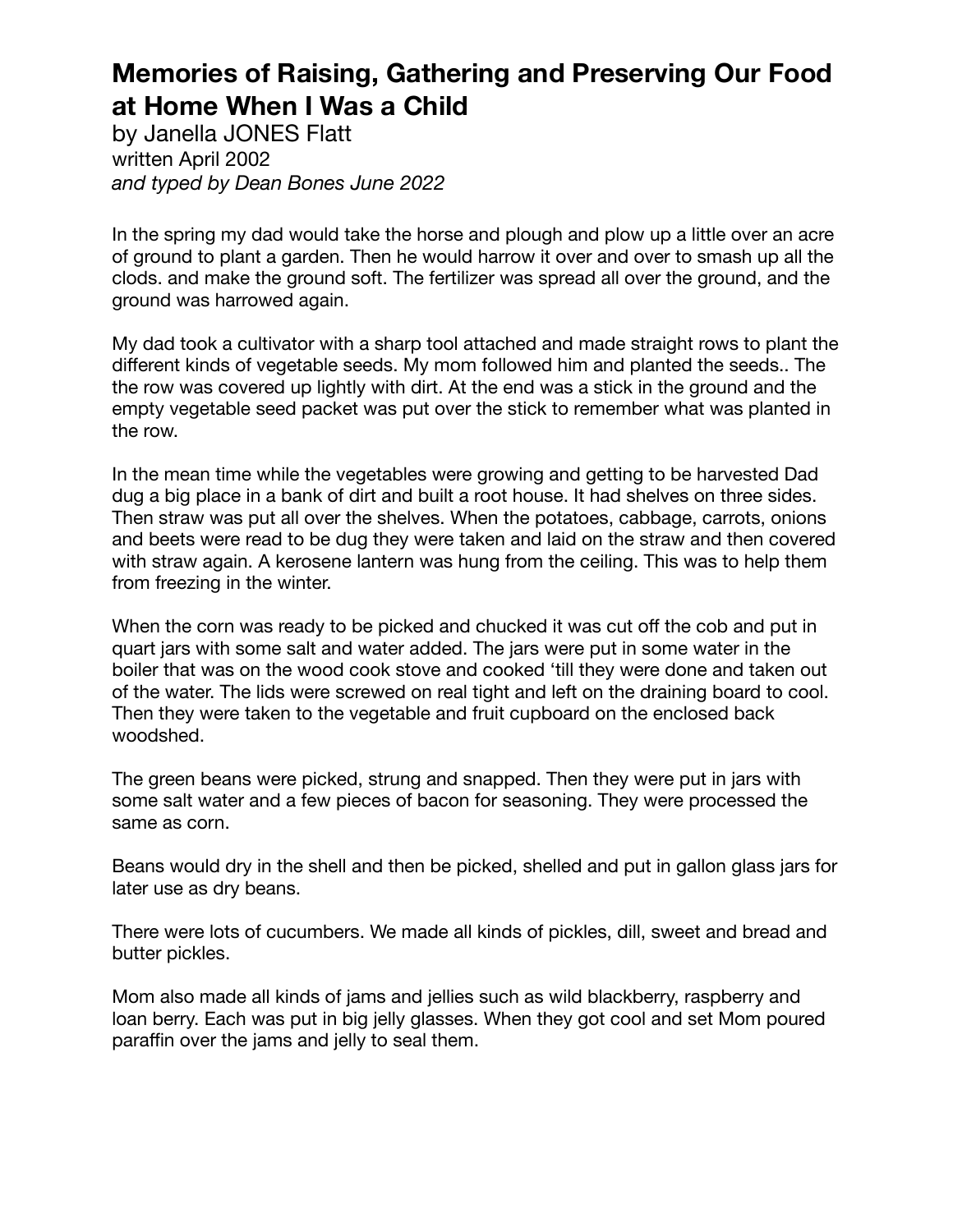by Janella JONES Flatt written April 2002 *and typed by Dean Bones June 2022*

She also made all of the bread we ate as well as cinnamon rolls, doughnuts, etc. I can never forget how good her taffy and divinity fudge candy was. My sister or I could never make it to taste like hers.

In the fall a beef and hog were butchered for our winter's use. All the meat was cut off the beef into chunks the size of stew meat, put in jars with salt and water added and then put on the stove in the boiler and cooked ill done. When a jar of meat was opened some gravy was made and put over the meat and poured over mashed potatoes. Mom boiled all the meat off the bones. The broth was canned and used later to cook dumplings or noodles in or sometimes used to make vegetable stew.

The pork was cut off of the bones, put through a sausage grinder and made into patties. Then the patties were fried and put into a big crock with grease poured over the patties to preserve the meat.

We had livestock. When the milk was poured into the milk cans the cream would come to the top. Some of the cream was skimmed off and put into a glass gallon jar. Then some was put into the churn and churned by holding the handle and turning the wheel till it finally churned into butter. I still have the mold we used. We also made cottage cheese, but I can't remember the whole process we used in making the cottage cheese.

My dad built a smokehouse. He hammered 1 X 2" strips of lumber across the inside of the smokehouse and drove small nails in the 1 X 2s. When he finally got the smokehouse finished it was time to go to the creek, Tony creek, in front of the house and catch a salmon. He would bring the salmon up to the house and clean it. If it was a female and had eggs my dad would put the eggs in brine to preserve them for later use when we would want to go fishing.

Dad cut the salmon in long strips, rubbed it with salt and put an S-shaped wire through the tip of each salmon string. Then it was taken up to the smoke house and each string was hung on one of the nails to dry.

Vine maple was cut into small pieces and laid on the ground inside the smoke house in order to dry the salmon. The vine maple was burning slowly all the time till the salmon was completely smoked which took around 10 to 14 days.

Nothing was any better than real vine maple-smoked salmon and my mom's salmon grave poured over her home-made baking powder biscuits.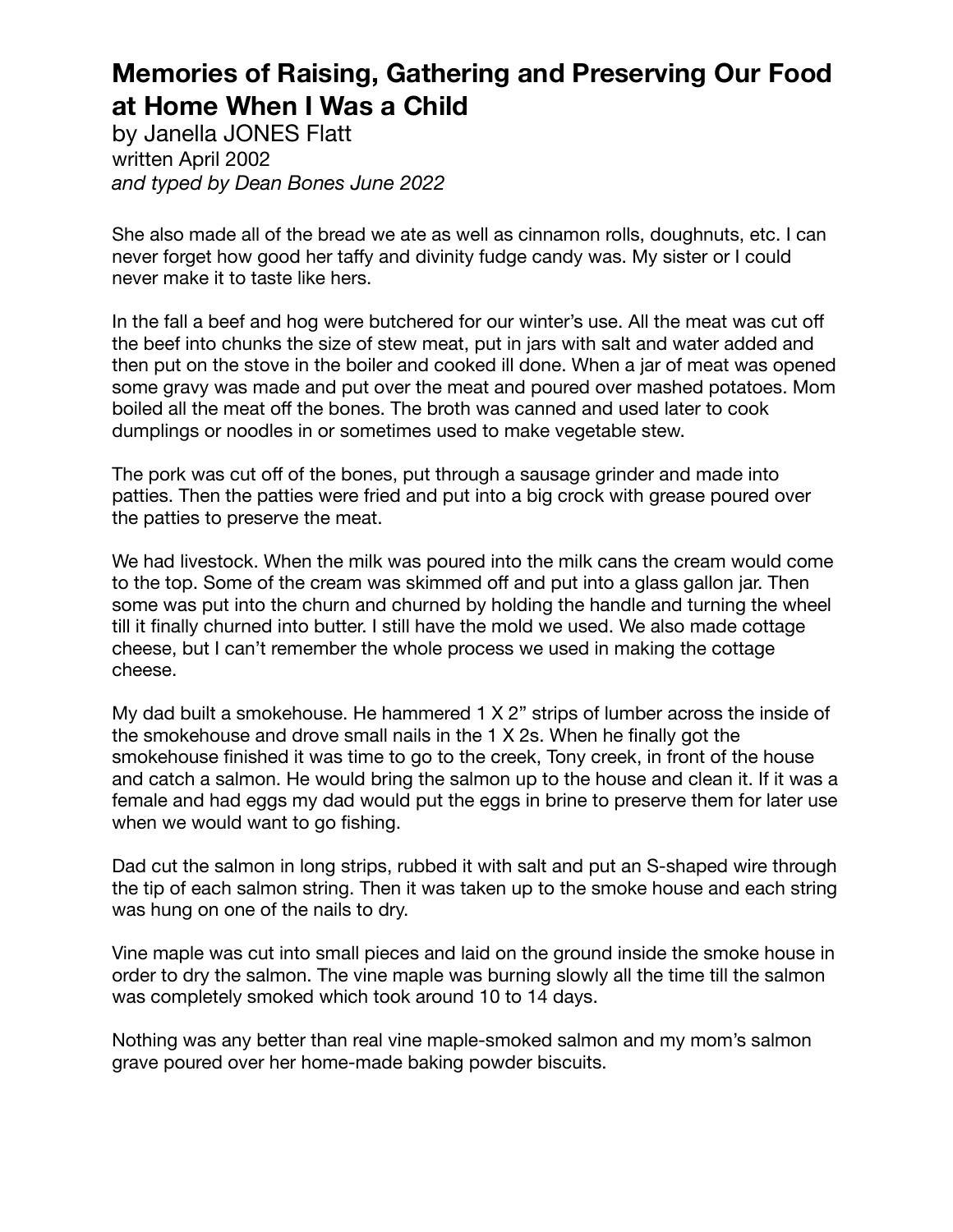by Janella JONES Flatt written April 2002 *and typed by Dean Bones June 2022*

Dad made the S-shaped wire from the baling wire that came around the baled hay that was fed to the livestock.

My dad would take worn out files and put them in a real hot fire. He would hammer on one end 'till it was real thin. Then he would sharpen it. They were called spudders.

In the summer time we each got a spudder and a pack board. We went up into the woods to peel the bark off of the chittem trees. The bark was also known as cascara bark. The spudder was used to slit the bark. We put as much bark on the pack board as we could carry out of the woods.

We laid all the bark on the grass to dry. When it got dry it was put through a bark breaker to cut into small pieces, put into a burlap sack and then sewed the top of the sack closed.

After we got a few sacks full it was taken to Beaver Grocery Store and sold. Then a truck would go to all of the stores that bought the chittem bark and take the bark out to Portland. Various businesses would buy it to use in making different products. Also some was shipped to other parts of the country.

After my sister left home and got married about every summer she would come home for a visit.

She and I would go to the store, get a big piece of liver as in those days the liver was free of charge. We would go down to the Big Nestucca river and take a long string. The string was tied to a rock or heavy sinker. Then pieces of liver were tied on the string and thrown into the river. It wasn't long 'till the crawfish smelled it and came to eat. We caught so many we couldn't pack them home. So my sister had to go get the car and come back down to the river to get the crawfish.

My mom and sister would clean them and put them in huge kettles on the wood stove to cook. They were seasoned with pickling spices.

There were a couple of logging camps close by, and some of the loggers would stop by. And we would all sit down at our round oak table for a crawfish feed.

My sister and I would clean the crawfish and save the meat 'till we had enough to make a sandwich. They were real good. We never got tired of having crawfish to eat.

When we wanted clams to eat we would look in the tide book to see when there was going to be a low tide.